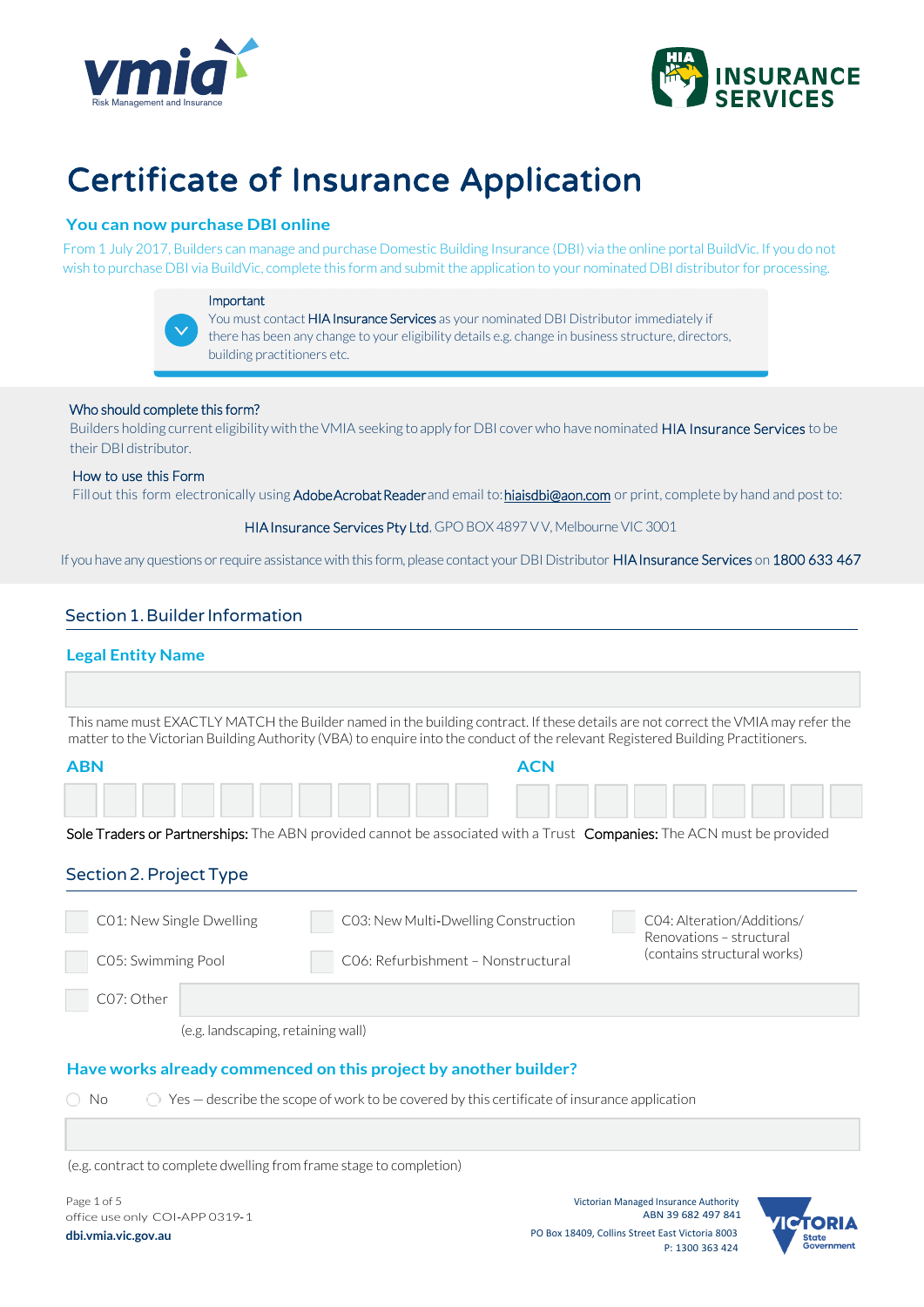

# Section 3. Property Details

|                     | Number of properties to be insured at this site          |
|---------------------|----------------------------------------------------------|
| <b>Site Address</b> |                                                          |
| Lot no.             | Street no.<br>Unit no/s.                                 |
| Street name         | Street type                                              |
| Suburb              | State<br>Postcode                                        |
|                     | Job Number (Internal Builder's Reference/Project Number) |

# **Please providedetails for each propertytobeinsuredatthis site address**



## Important

If you are seeking certificates for ten or more properties, the application will require review by the VMIA. Please provide a separate table which includes the complete breakdown, along with the additional documentation listed in Section 6. Checklist.

| Property no. | Lot and/or unit | <b>Contract Value (GST inc.)</b> |
|--------------|-----------------|----------------------------------|
| Property 1   |                 | $\frac{1}{2}$                    |
| Property 2   |                 | $\updownarrow$                   |
| Property 3   |                 | $\frac{1}{2}$                    |
| Property 4   |                 | $\updownarrow$                   |
| Property 5   |                 | $\frac{1}{2}$                    |
| Property 6   |                 | $\updownarrow$                   |
| Property 7   |                 | $\frac{1}{2}$                    |
| Property 8   |                 | $\updownarrow$                   |
| Property 9   |                 | $\frac{1}{2}$                    |
|              | TOTAL VALUE     | \$                               |

Important

Contract Value relates to building works only. Do not include land value.

Continue to Section 4. Contract Details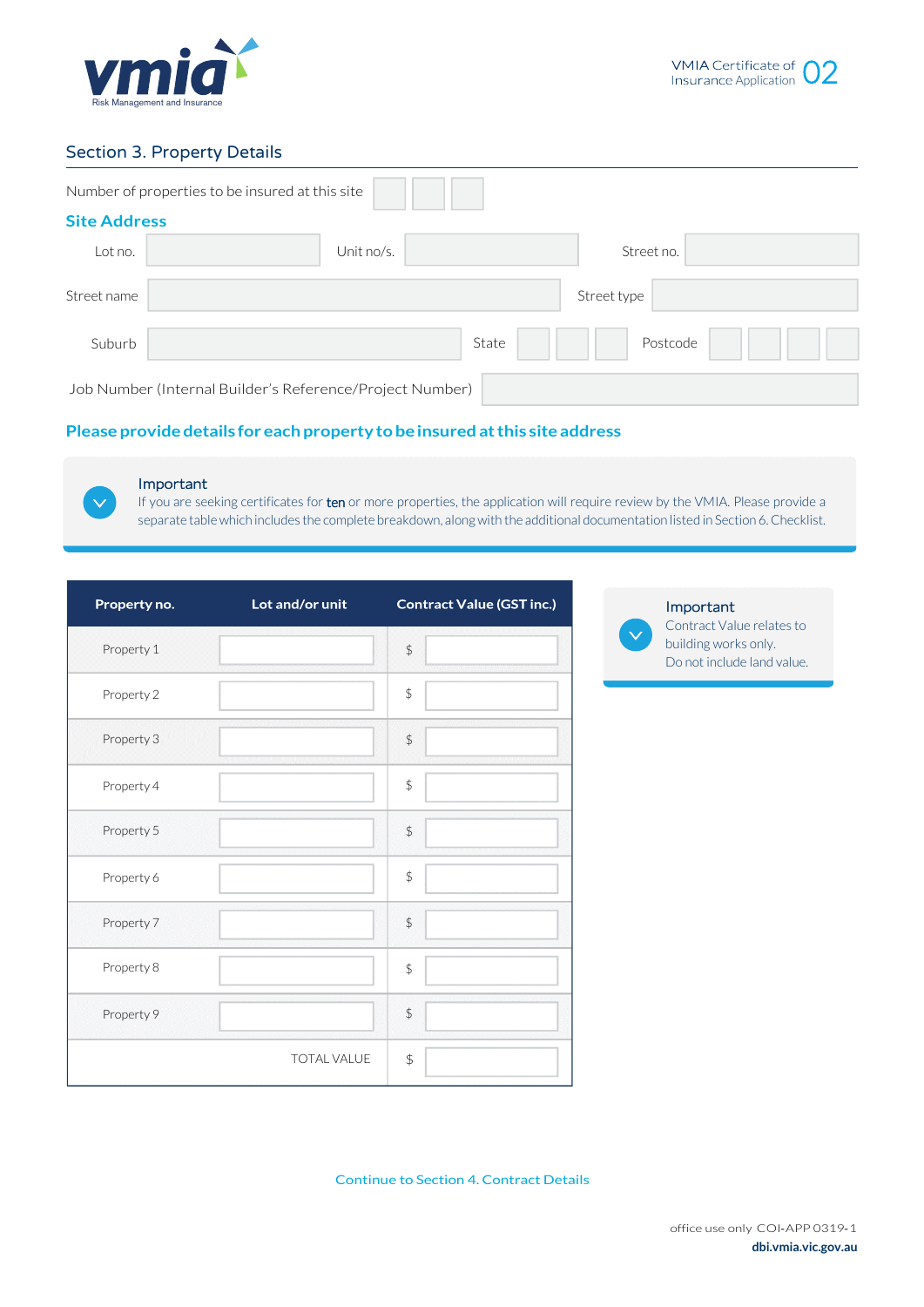

# Section4.Contract Details

# **Type of Owner**

- $\bigcirc$  Individual/s or Organisations complete below and continue to Section 5
- $\bigcirc$  Speculative Builder complete below and continue to Section 6

| Building contract date                                              | Estimated start date                                  |
|---------------------------------------------------------------------|-------------------------------------------------------|
| $D / M \parallel M / Y \parallel Y \parallel Y \parallel$<br>$\Box$ | $D    D    / M    M    / Y    Y    Y    Y$            |
| Estimated completion date                                           | Total contract price for all properties \$ (GST inc.) |
|                                                                     |                                                       |
|                                                                     |                                                       |

Important Individuals and Organisations continue to Section 5. Home Owner Details (as per Building Contract). Speculative Builders continue to Section 6. Checklist.

# Section 5. Home Owner Details (as per Building Contract)

# **Individual/s**

| Individual Name/s |           |  |
|-------------------|-----------|--|
| First Name        | Last Name |  |
|                   |           |  |
| First Name        | Last Name |  |
|                   |           |  |
| First Name        | Last Name |  |

# **Organisation**

| Organisation Name |                                                                           |
|-------------------|---------------------------------------------------------------------------|
|                   | E.g. company, owners corporation name (include owners corporation number) |
| <b>ABN</b>        |                                                                           |
| <b>ACN</b>        |                                                                           |

Continue to Section 5. Home Owner Details (as per Building Contract) continued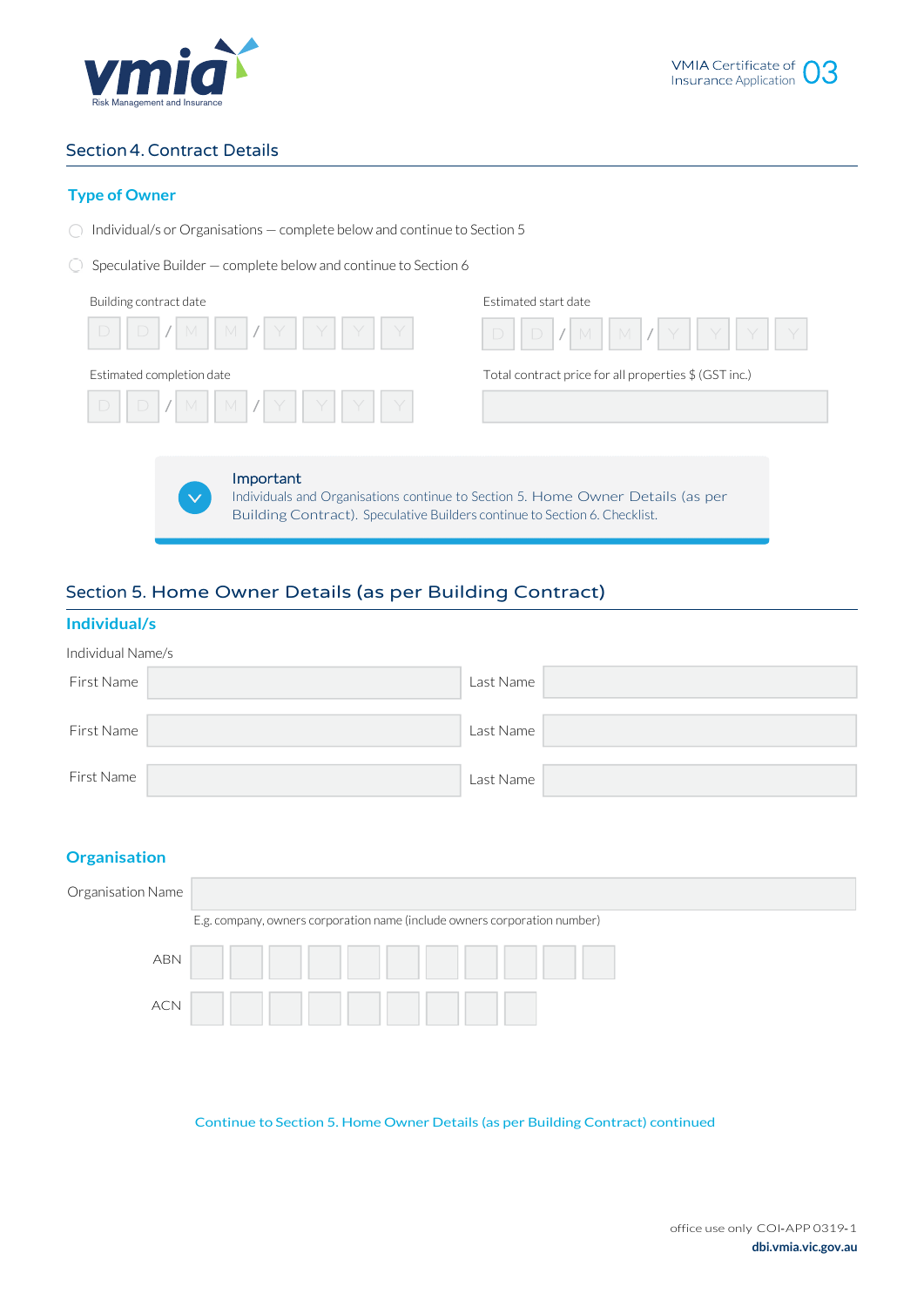



# Section 5. Home Owner Details (as per Building Contract) continued

# **Contact Details**

| Main Contact Person   |                          |                                                                                                                                    |
|-----------------------|--------------------------|------------------------------------------------------------------------------------------------------------------------------------|
| First Name            |                          | Last Name                                                                                                                          |
|                       | Preferred Contact Number |                                                                                                                                    |
| Owner's Email Address |                          |                                                                                                                                    |
|                       |                          |                                                                                                                                    |
|                       | Important                | The Owner's email address must be provided. A Certificate of<br>Insurance will be sent to both the Builder and this email address. |
| Postal Address        |                          |                                                                                                                                    |
| Street no.            | Street name              | Street type                                                                                                                        |
| Suburb                |                          | Postcode<br>State                                                                                                                  |
|                       |                          |                                                                                                                                    |

# Section 6. Checklist

#### **For all applications please:**

Ensure the form is fully completed.

Ensure you have read, signed and dated the terms and conditions in Section 7 (failure to do so may delay your application).

#### ֦ **For Contracts with TEN of more properties, the following supplementary information is required to be attached:**

A complete breakdown of the details for each property to be insured at this address (including Lot and/or Unit Number and Contract Value (GST inc.).

Copy of the executed Building Contract/s.

Site plans and ground floor plans.

Evidence of ownership (subject property must be in the same name as the owner (developer) listed in the building contract) i.e. a copy of a title search of the property and if the developer is not yet the registered proprietor, either a copy of the signed Transfer of Land or a copy of the signed Contract of Sale.

Please attach a copy of the final and accepted loan approval as issued by the Financier.

Please attach evidence of funds if the project is to be fully or partially self-funded.

Continue to Section 7. Declaration